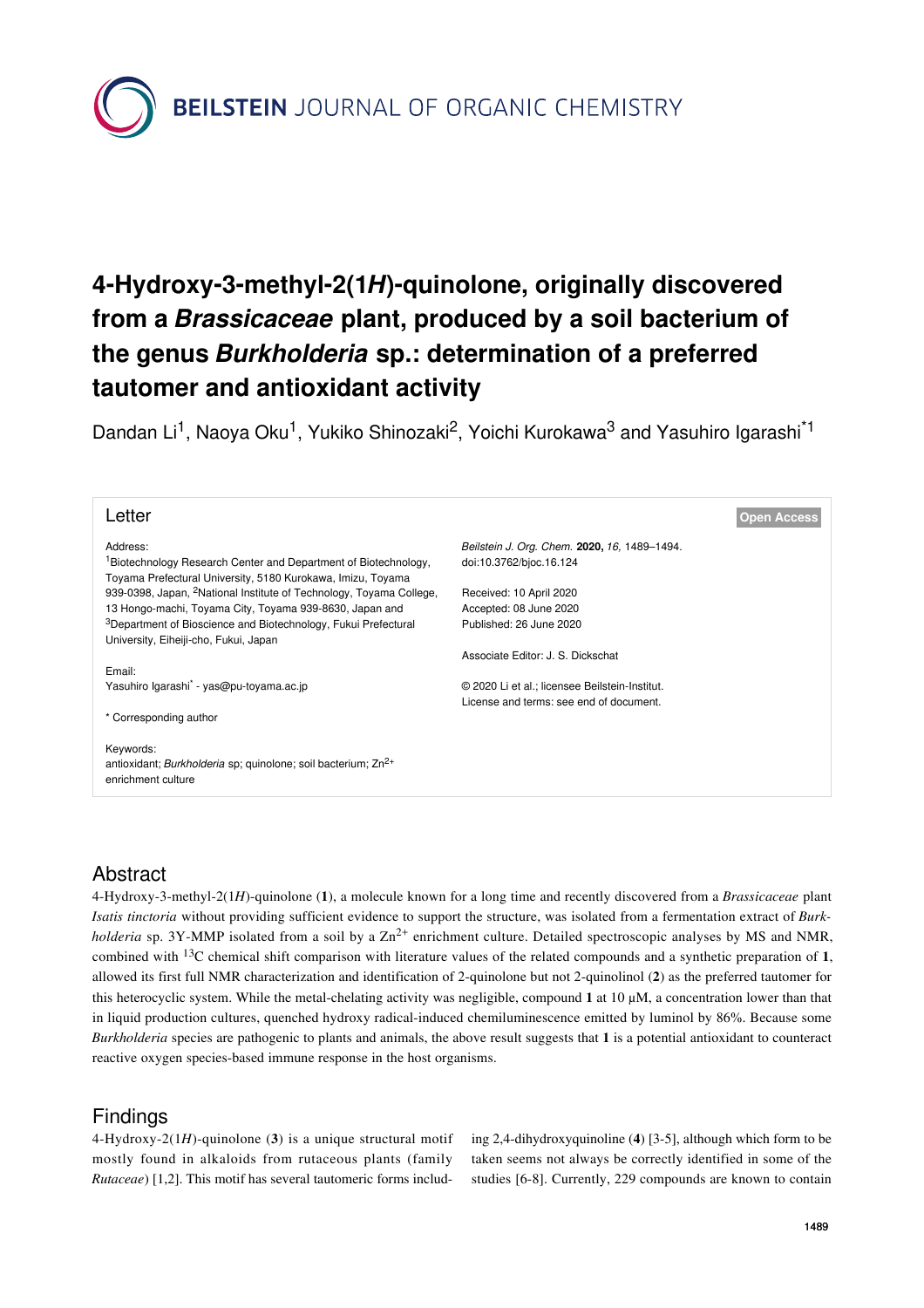this unit as a part or a whole of the structure, among which only 12 originated from organisms other than rutaceous plants [\[9\]](#page-4-3). Examples from microbes include chymase inhibitors SF2809-I to VI from an actinomycete of the genus *Dactylosporangium* [\[10\],](#page-4-4) a quorum sensing signaling molecule 2,4-dihydroxyquinoline (DHQ, **4**) from Gram-negative bacteria *Pseudomonas aeruginosa* and *Burkholderia thailandensis*, [\[7\]](#page-4-5), and 4-*O*-β-ᴅglucopyranosyl-2,3,4-trihydroxyquinoline (**5**) from an ascomycete of the genus *Alternaria* [\[8\]](#page-4-6).

The genus *Burkholderia* sensu lato, within the class *Betaproteobacteria*, represents a polyphyletic group of bacteria, which undergoes reclassification into several lineages [\[11\].](#page-4-7) Members of this group are basically free-living aerobes inhabiting soil and freshwater, but some are also found in the tissues of animals, plants, or fungi as pathogens or beneficial symbionts [\[12\].](#page-4-8) Not only as the subjects of human/animal health care and plant pathology [\[13\]](#page-4-9), but they are now gathering significant attention as an emerging source of bioactive molecules. Many new structure classes, even after being spun off as a new genus from *Pseudomonas* in 1992 [\[14\]](#page-5-0), have been discovered from this group, which, along with their large genomes comparable to those of actinomycetes or myxobacteria, demonstrate a higher capacity of secondary metabolism [\[15\]](#page-5-1).

In the course of our continuing studies on bioactive metabolites of less studied bacterial taxa [\[16\]](#page-5-2), *Burkholderia* sp. 3Y-MMP, isolated from soil by an exhaustive enrichment culture under  $Zn^{2+}$ -load, was selected for a detailed chemical study, which resulted in the isolation of 4-hydroxy-3-methyl-2(1*H*) quinolone (**1**, [Figure 1\)](#page-1-0). This compound was recently reported from the root of woad (*Isatis tinctoria*, family *Brassicaceae*) with no details of structure characterization [\[17\]](#page-5-3). Herein we describe the isolation, unequivocal structure characterization, and antioxidant activity of compound **1**.

<span id="page-1-0"></span>

The producing strain 3Y-MMP was cultured in King's B medium [\[18\]](#page-5-4) for 4 days and the production culture was extracted with 1-BuOH. The butanolic extract was partitioned between  $CH_2Cl_2$  and 60% MeOH, and the latter layer was flash-chromatographed on ODS followed by reversed-phase HPLC to yield **1** (5.2 mg) with sufficient purity for structure characterization.

The molecular formula of 1 was determined to be  $C_{10}H_9NO_2$ based on a sodium adduct molecular ion peak at *m/z* 198.0525 observed by a HRESITOFMS measurement (calcd 198.0526). The broad IR absorption band around 3100 cm−<sup>1</sup> and an intense peak at 1600 cm<sup>-1</sup> indicated the existence of hydroxy and aromatic groups, respectively.

The <sup>1</sup>H and <sup>13</sup>C NMR spectra in DMSO- $d_6$  displayed 6 and 10 resonances, respectively, and by combining with the results of <sup>1</sup>H,<sup>1</sup>H coupling constants and COSY and HSQC spectroscopic analysis, following 8 molecular pieces were revealed: a consecutive four aromatic methines (δ<sub>C</sub> 129.8, 122.7, 121.2, 115.0;  $\delta_H$  7.85, 7.41, 7.23, 7.12), two heteroatom-substituted nonprotonated sp<sup>2</sup> carbons ( $\delta$ <sub>C</sub> 164.0 and 157.4), three sp<sup>2</sup> nonprotonated carbons ( $\delta$ C 137.4, 115.8, and 106.9), an allylic methyl group ( $\delta_C$  9.6/ $\delta_H$  1.98 s), and a singlet exchangeable proton ( $\delta$ H 11.30). The four methine unit (C5–C6–C7–C8) was connected to the two quaternary carbons ( $\delta$  ( $\delta$  137.4 and 115.8: C8a and C4a) to form a disubstituted benzene ring by HMBC correlations H5/C8a, H6/C4a, H7/C8a, H8/C4a, and H8/C8a. On the other hand, the remaining parts were assembled into a C4 enol-amidyl or enol-imidic acyl unit based on HMBC correlations from the methyl proton H39 to the three nonprotonated carbons C4 (δ 157.4), C3 (δ 106.9), and C2 (δ 164.0). Connection of this unit to C4a of the benzene ring was implied by an HMBC correlation from H<sub>3</sub>9 to C4a, and correlations from the exchangeable proton to C4a and C3 supported this linkage as well as hydroxylation at the benzylic position. Finally, the chemical shift of C8a at 137.4 ppm was in favor of *N*-substitution, and comparison with the literature values from 4-methoxy-1,3-dimethyl-2(1*H*)-quinolone (**6**, δ 138.4) [\[19\]](#page-5-5), *N*-methyl-2 pyridone **7** (δ 139.5) [\[20\]](#page-5-6), 2,4-dimethoxy-3-methylquinoline (**8**, δ 147.0) [\[21\]](#page-5-7), and 2-methoxypyridine **9** (δ 147.2) [\[22\]](#page-5-8) supported a 2-quinolone form **1** but not 2-quinolinol **2** ([Figure 2](#page-2-0), [Table 1\)](#page-2-1). The same structure was synthesized from diethyl malonate and aniline (see [Supporting Information File 1](#page-4-10) for full experimental data), which substantiated this assignment.

Although compound **1** has repeatedly been synthesized since 1921 [\[23\]](#page-5-9) and enumerated chemical shifts for  ${}^{1}H$  and  ${}^{13}C$  resonances were available [\[24\]](#page-5-10), one-on-one assignments of the resonances to each structural part have not been made until this work. In addition, HMBC correlations from the enol proton and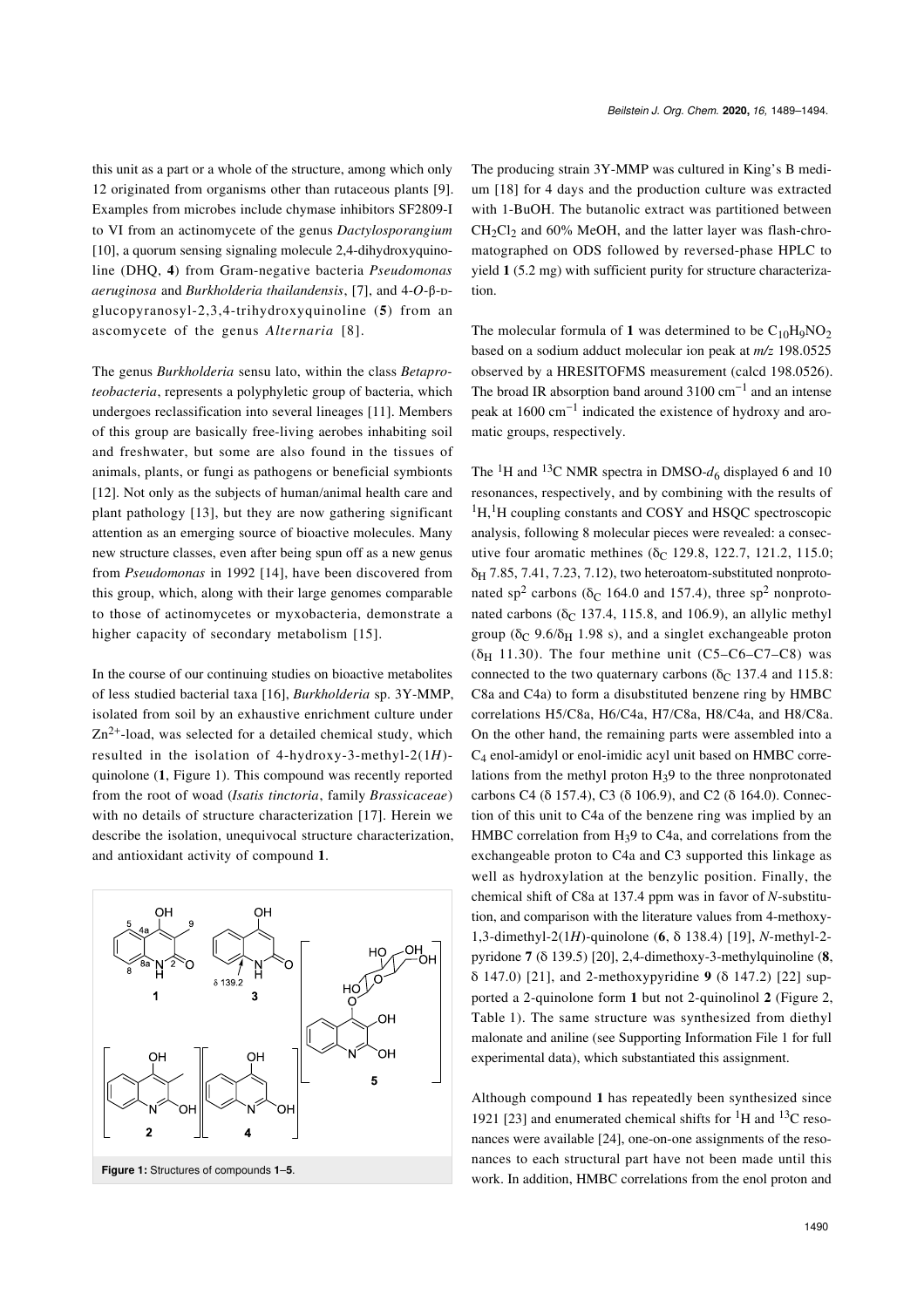<span id="page-2-0"></span>

**Figure 2:** COSY-deduced spin-system (bold lines) and key HMBC correlations (arrows) for compound **1**, and structures for compounds **6**–**10** with a 13<sub>C</sub> chemical shift at the C8a position.

<span id="page-2-1"></span>

|        | 1               |                                                                 |                                      |
|--------|-----------------|-----------------------------------------------------------------|--------------------------------------|
| No.    | 13 <sub>C</sub> | <sup>1</sup> H multiplicity, $(J \text{ in } Hz)$ , integration | HMBC $(\rightarrow$ <sup>13</sup> C) |
|        |                 |                                                                 |                                      |
|        | 164.0           |                                                                 |                                      |
|        | 106.9           |                                                                 |                                      |
|        | 157.4           |                                                                 |                                      |
| $4-OH$ |                 | 11.30 brs, 1H                                                   | 3, 4a                                |
|        | 115.8           |                                                                 |                                      |
|        | 122.7           | 7.85 dd (7.9, 1.0), 1H                                          | 4, 7, 8a                             |
|        | 121.2           | 7.12 ddd (7.9, 7.2, 0.7), 1H                                    | 4a, 5, 7, 8, 8a                      |
|        | 129.8           | 7.41 ddd (8.1, 7.2. 1.2), 1H                                    | 5, 8, 8a                             |
|        | 115.0           | 7.23 d (8.1), 1H                                                | 4, 4a, 6, 7, 8a                      |
|        | 137.4           |                                                                 |                                      |
|        | 9.6             | 1.98 s, 3H                                                      | 2, 3, 4, 4a                          |

the comparison of the chemical shift of the carbon adjacent to the nitrogen with the literature values unequivocally determined 2-quinolone to be a preferred tautomer of this heterocyclic system. The same C8a carbons of compounds **4** and **5** resonate at 139.2 [\[25\]](#page-5-11) and 133.4 ppm [\[8\],](#page-4-6) respectively [\(Figure 1](#page-1-0) and [Figure 2](#page-2-0)), which indicates that both also exist as 2-quinolone and hence should more precisely be called as 4-hydroxy-2(1*H*)-quinolone (4HQ, 3) and 4-O-β-D-glucopyranosyl-3,4-dihydroxy-2-quinolone (**10**), respectively.

Though not alkylated, the close structural similarity to **3** suggests that **1** is also a member of the 2-alkyl-4-quinolone class signaling molecules/antibiotics known from *Pseudomonas aeruginosa* and some *Burkholderia* species [\[26,27\]](#page-5-12). Quinolones

of this class are classified into two lineages, those with or without a 3-methyl group, and the former lineages are unique to *Burkholderia* producers [\[28\].](#page-5-13) These metabolites are shown to be biosynthesized by head-to-head condensation of anthranilate and β-ketoacylate precursors, followed by a modification at C3 or nitrogen by putative monooxygenases or methyltransferase [\[27\].](#page-5-14) Entry of malonate as the acylate precursor into this pathway is proposed to yield **3** (**4** in the original literature) [\[29\]](#page-5-15). Thus, **1** is very likely to be biosynthesized by the same mechanism followed by additional methylation on C3.

Compound **1** is reportedly inhibitory to *Mycobacterium tuberculosis* H37Ra at  $IC_{90}$  6.8  $\mu$ M while weakly cytotoxic to MRC-5 human lung-derived fibroblasts with  $GI_{50}$  84.7 µM [\[30\].](#page-5-16) It did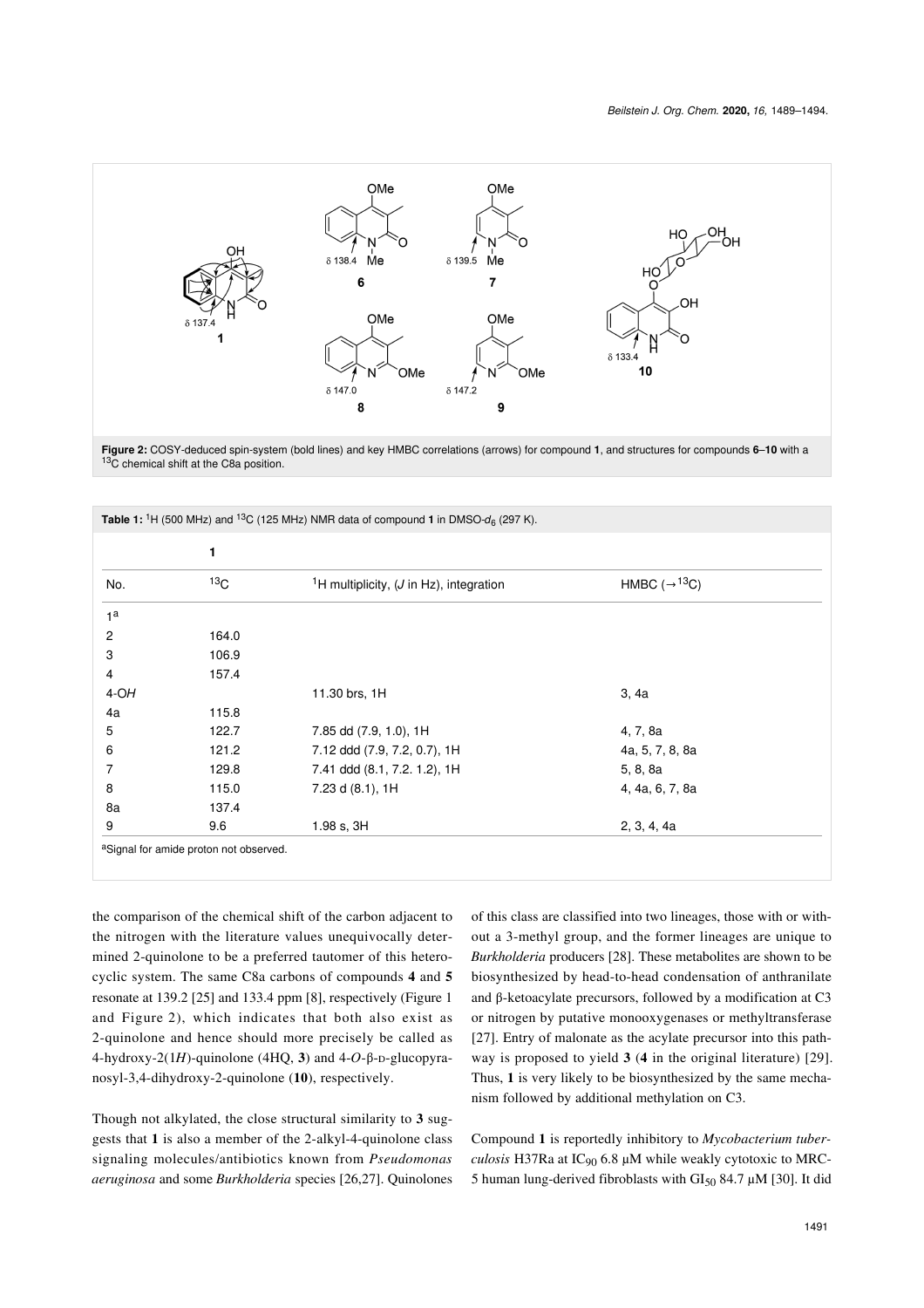not inhibit the production of nitric oxide in RAW 264.7 murine macrophage-like cells [\[31\].](#page-5-17) In our hands, **1** was inactive against any of the tested strains including *Staphylococcus aureus* FDA209P JC-1 (Gram-positive bacterium), *Rhizobium radiobacter* NBRC14554, *Ralstonia solanacearum* SUPP1541, *Tenacibaculum maritimum* NBRC16015 (Gram-negative bacteria), *Candida albicans* NBRC0197, and *Saccharomyces cerevisiae* S100 (yeasts).

Oxidative burst, which is a transient production of massive reactive oxygen species (ROS), is implemented in eukaryotic cells, including protists [\[32\]](#page-5-18), as an innate immune response to deactivate foreign substances or as part of phagocytic digestion of internalized nutrients [\[33\].](#page-5-19) Pathogenic microbes are equipped with a multitude of strategies to circumvent host immunity [\[33\]](#page-5-19), among which redox enzymes and antioxidants are the direct countermeasures to neutralize the toxicity of ROS [\[34\]](#page-5-20). Limited examples of antioxidants include catecholamine melanin from a fungus *Cryptococcus neoformans* [\[35\],](#page-5-21) 1,8-dihydroxynaphthalene melanin from fungi *Wangiella dermatitidis* and *Alternaria alternata* [\[36\]](#page-5-22), staphyloxanthin from a firmicute *Staphylococcus aureus* [\[37\],](#page-5-23) vitamin B<sub>6</sub> from fungi *Cercospora nicotianae*, [\[38\]](#page-5-24) and *Rhizoctonia solani* [\[39\]](#page-5-25), and a melanin-like pigment from *Burkholderia cenocepacia* [\[40\]](#page-5-26).

The antioxidant activity of **1** was evaluated using the luminol chemiluminescence extinction assay [\[41,42\]](#page-5-27). This assay quantifies the presence of the most detrimental ROS, hydroxy radical [\[43,44\],](#page-5-28) as intensity of luminescence emitted by oxidation of luminol. Compound **1** at 10 μM, which is lower than a concentration in production liquid cultures (15 μM), decreased luminescence to 14% of the control reaction [\(Figure 3](#page-3-0)). Because the Fenton reaction catalyzed by  $Cu^{2+}$  was used to generate the hydroxy radicals, entrapment of  $Cu^{2+}$  by 1 was initially suspected as the mechanism of chemiluminescence inhibition. However, this speculation was ruled out by a titration experi-



# **Experimental**

### General experimental procedures

mechanism of **1** is now underway.

UV and IR spectra were obtained on a Hitachi U-3210 and a Perkin Elmer Spectrum 100, respectively. NMR spectra were collected on a Bruker AVANCE 500 spectrometer in DMSO- $d_6$  and CDCl<sub>3</sub> referenced at  $\delta_H/\delta_C$  2.49/39.8 and 7.27/77.0, respectively. HRESITOFMS were recorded on a Bruker micrOTOF focus mass spectrometer. Chemiluminescence was measured on a Molecular Devices SpectraMax M2 microplate reader.

#### Microorganism

*Burkholderia* sp. 3Y-MMP was isolated from a soil sample collected in Toyama, central Japan, in June 2015 by a proce-dure similar to that described in [\[46\]](#page-5-30). One mM of  $ZnCl<sub>2</sub>$ , instead of  $CoCl<sub>2</sub>$ , was used as a selection pressure during the initial exhaustive enrichment culture stage. The 16S rDNA sequence of strain 3Y-MMP was determined by a DNA analysis service (Tsuruga Bio, Toyobo Co. Ltd., Osaka, Japan) using a primer set 10F (5′-GTTTGATCCTGGCTCA-3′) and 800R (5′-TACCAGGGTATCTAATCC-3′). A partial sequence with a length of 800 bp (accession number LC508727) thus read was queried against the Basic Local Alignment Search Tool program (BLAST) available at the DNA Data Bank of Japan (DDBJ) website, which reported 99.9% homology to *Burkholderia cepacia* strain N1\_1\_43 (accession number MN691134). This strain will be deposited in NBRC once it resumes services, which is currently suspended due to a nationwide State of Emergency regarding COVID-19 declared on April 16 by the Government of Japan.



agar plate, was inoculated into 500 mL K-flasks each containing 100 mL King's B medium composed of peptone 2%, glycerin 1%, K<sub>2</sub>HPO<sub>4</sub> 0.41%, and MgSO<sub>4</sub>·7H<sub>2</sub>O 0.15%. The production cultures thus made were rotary shaken at 200 rpm at 30 °C for 4 days. After fermentation, an equal amount of 1-butanol was added to each flask, shaken for additional 1 h, and then centrifuged at 6000 rpm. The butanol layer was collected and dried in vacuo to give a solid (2.7 g) from a 2 L culture. The extract was partitioned between 60% aqueous MeOH and  $CH<sub>2</sub>Cl<sub>2</sub>$ , and the former layer was fractionated on ODS eluted sequentially with a step gradient of MeCN/0.1% HCOOH mixed in ratios of 2:8, 3:7, 4:6, 5:5, 6:4, 7:3, and 8:2, respec-

Fermentation and isolation



<span id="page-3-0"></span>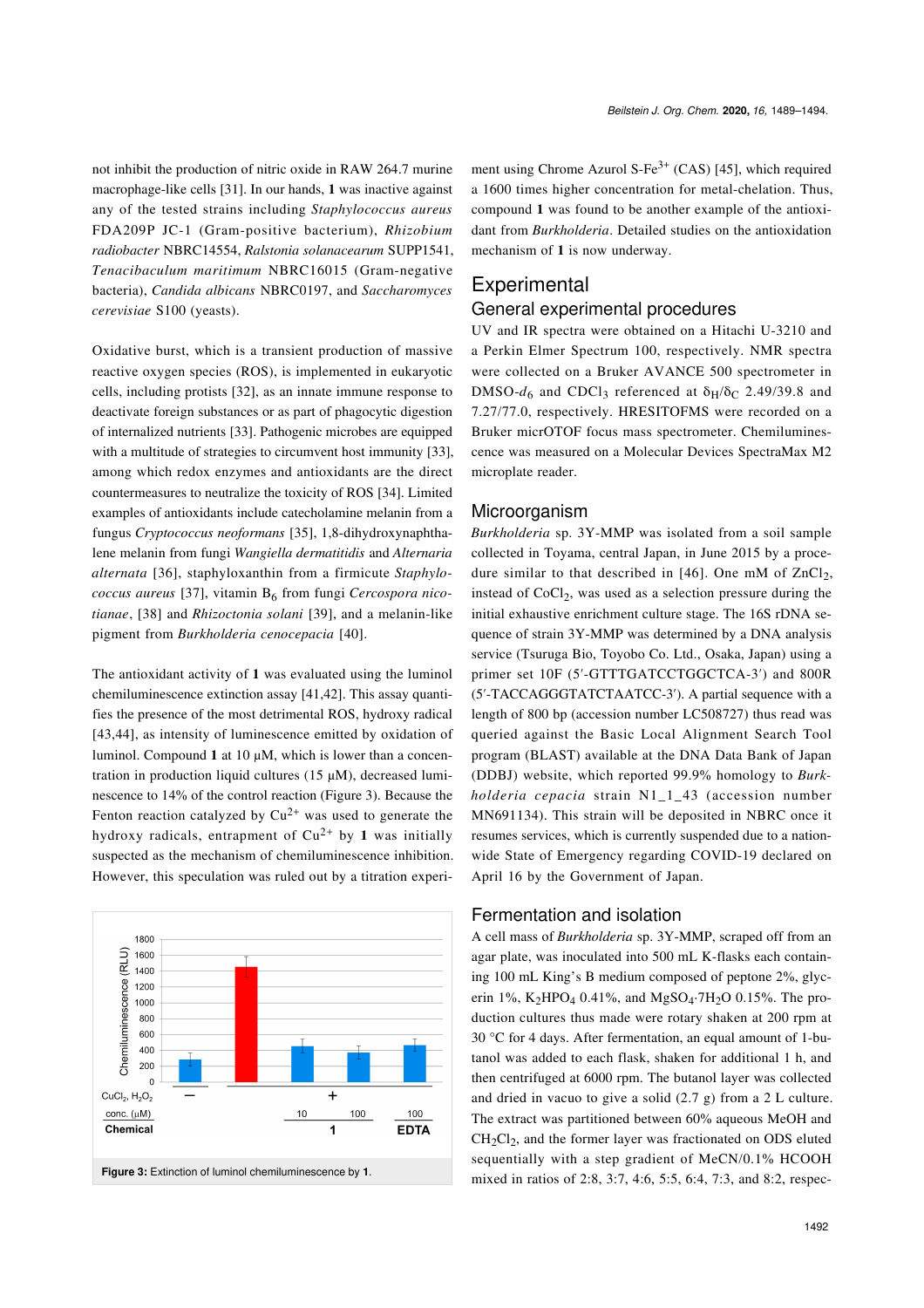tively. A fraction eluted by 30% MeCN was evaporated to provide 69.4 mg of a solid, which was purified by HPLC on an ODS column (Cosmosil AR-II,  $1 \times 25$  cm) eluted with  $16\%$ MeCN containing  $0.1\%$  HCO<sub>2</sub>H at a flow rate of 4 mL/min, which yielded  $\mathbf{1}$  (5.2 mg,  $t_{\text{R}}$  31.3 min) with sufficient purity for NMR-based structure characterization.

4-Hydroxy-3-methyl-2(1*H*)-quinolone (1): UV (MeOH)  $\lambda_{\text{max}}$ nm (ε): 312 (2300), 226 (12000); IR (ATR)  $v_{\text{max}}$ : 3268, 3186, 2958, 2927, 1595, 1486, 1387, 1354, 1243, 1026, 772, 761, 692, 664 cm<sup>-1</sup>; HRESITOFMS  $(m/z)$ : [M + Na]<sup>+</sup> calcd for  $C_{10}H_9NNaO_2$ , 198.0526, found: 198.0525; <sup>1</sup>H and <sup>13</sup>C NMR data are shown in [Table 1](#page-2-1).

### Evaluation of  $Fe<sup>3+</sup>$  binding activity

The iron-binding activity was evaluated by the CAS assay developed by Schwyn and Neilands [\[45\]](#page-5-29). Compound **1** (2.5 mg) in DMSO (20 μL) was mixed with a blue-colored CAS stock solution (50 μL) and further brought up to 100 μL with H<sub>2</sub>O (final concentration of **1**: 160 mM). After 10 min at an ambient temperature, the solution turned orange due to the loss of  $Fe<sup>3+</sup>$  from the indicator CAS dye, indicating positive to the iron-binding ability of **1**. A prolonged reaction caused biphasic separation of the mixture.

#### Antimicrobial assay

The antimicrobial activity was evaluated by the method de-scribed previously [\[16\]](#page-5-2).

#### Antioxidant assay

The antioxidant activity was evaluated by the method described in [\[41\].](#page-5-27) Briefly, luminol (10  $\mu$ M), H<sub>2</sub>O<sub>2</sub> (1000  $\mu$ M), and vehicle solvent with or without test compounds were mixed in 50 mM boric acid/sodium hydroxide buffer (pH 9.0). To this mixture was added CuCl<sub>2</sub> (100  $\mu$ M) to initiate the Fenton reaction, and after 5 min of incubation, the chemiluminescence at 500 nm was recorded on a microplate reader. The experiments were run in triplicate, and the mean ratio of light extinction was expressed as the potency of antioxidant activity.

# Supporting Information

#### <span id="page-4-10"></span>Supporting Information File 1

Synthetic procedure of 1, UV, IR,  ${}^{1}$ H NMR,  ${}^{13}$ C NMR, COSY, HSQC, HMBC spectra for natural and synthetic **1**, and UV, IR,  ${}^{1}$ H NMR,  ${}^{13}$ C NMR spectra for synthetic intermediates.

[\[https://www.beilstein-journals.org/bjoc/content/](https://www.beilstein-journals.org/bjoc/content/supplementary/1860-5397-16-124-S1.pdf) [supplementary/1860-5397-16-124-S1.pdf\]](https://www.beilstein-journals.org/bjoc/content/supplementary/1860-5397-16-124-S1.pdf)

### **Acknowledgements**

We thank Prof. Yasufumi Hikichi and Dr. Ayami Kanda at Kochi University for providing *R. solanacearum* SUPP1541.

# Funding

This work was supported in part by JSPS KAKENHI Grant Number 18K05827 to N. O. and President's Fund Initiative at Toyama Prefectural University FY2019.

# ORCID® iDs

Dandan Li - <https://orcid.org/0000-0002-0384-989X> Naoya Oku - <https://orcid.org/0000-0002-2171-2168> Yasuhiro Igarashi -<https://orcid.org/0000-0001-5114-1389>

# **Preprint**

A non-peer-reviewed version of this article has been previously published as a preprint [doi:10.3762/bxiv.2020.48.v1](https://doi.org/10.3762/bxiv.2020.48.v1)

# References

- <span id="page-4-0"></span>1. Shang, X.-F.; Morris-Natschke, S. L.; Liu, Y.-Q.; Guo, X.; Xu, X.-S.; Goto, M.; Li, J.-C.; Yang, G.-Z.; Lee, K.-H. *Med. Res. Rev.* **2018,** *38,* 775–828. [doi:10.1002/med.21466](https://doi.org/10.1002%2Fmed.21466)
- 2. Shang, X.-F.; Morris-Natschke, S. L.; Yang, G.-Z.; Liu, Y.-Q.; Guo, X.; Xu, X.-S.; Goto, M.; Li, J.-C.; Zhang, J.-Y.; Lee, K.-H. *Med. Res. Rev.* **2018,** *38,* 1614–1660. [doi:10.1002/med.21492](https://doi.org/10.1002%2Fmed.21492)
- <span id="page-4-1"></span>3. Arndt, F.; Ergener, L.; Kutlu, O. *Chem. Ber.* **1953,** *86,* 951–957. [doi:10.1002/cber.19530860806](https://doi.org/10.1002%2Fcber.19530860806)
- 4. Hebanowska, E.; Tempczyk, A.; Łobocki, L.; Szafranek, J.; Szafranek, A.; Urbanek, Z. H. *J. Mol. Struct.* **1986,** *147,* 351–361. [doi:10.1016/0022-2860\(86\)80389-1](https://doi.org/10.1016%2F0022-2860%2886%2980389-1)
- 5. Luis García Ruano, J.; Pedregal, C.; Rodríguez, J. H. *Heterocycles* **1991,** *32,* 2151–2159. [doi:10.3987/com-91-5823](https://doi.org/10.3987%2Fcom-91-5823)
- <span id="page-4-2"></span>6. Moon, B. S.; Lee, B. S.; Chi, D. Y. *Bioorg. Med. Chem.* **2005,** *13,* 4952–4959. [doi:10.1016/j.bmc.2005.05.031](https://doi.org/10.1016%2Fj.bmc.2005.05.031)
- <span id="page-4-5"></span>7. Lépine, F.; Dekimpe, V.; Lesic, B.; Milot, S.; Lesimple, A.; Mamer, O. A.; Rahme, L. G.; Déziel, E. *Biol. Chem.* **2007,** *388,* 839–845. [doi:10.1515/bc.2007.100](https://doi.org/10.1515%2Fbc.2007.100)
- <span id="page-4-6"></span>8. Yang, X.; Yang, J. *Acta Pharm. Sin.* **2008,** *43,* 1116–1118.
- <span id="page-4-3"></span>9. Dictionary of Natural Product 28.2 Chemical Search. <http://dnp.chemnetbase.com/faces/chemical/ChemicalSearch.xhtml> (accessed Feb 27, 2020).
- <span id="page-4-4"></span>10.Tani, N.; Harimaya, K.; Gyobu, Y.; Sasaki, T.; Takenouchi, O.; Kawamura, T.; Kamimura, T.; Harada, T. *J. Antibiot.* **2004,** *57,* 89–96. [doi:10.7164/antibiotics.57.89](https://doi.org/10.7164%2Fantibiotics.57.89)
- <span id="page-4-7"></span>11.Estrada-de los Santos, P.; Palmer, M.; Chávez-Ramírez, B.; Beukes, C.; Steenkamp, E. T.; Briscoe, L.; Khan, N.; Maluk, M.; Lafos, M.; Humm, E.; Arrabit, M.; Crook, M.; Gross, E.; Simon, M. F.; dos Reis Junior, F. B.; Whitman, W. B.; Shapiro, N.; Poole, P. S.; Hirsch, A. M.; Venter, S. N.; James, E. K. *Genes* **2018,** *9,* 389. [doi:10.3390/genes9080389](https://doi.org/10.3390%2Fgenes9080389)
- <span id="page-4-8"></span>12. Mannaa, M.; Park, I.; Seo, Y.-S. *Int. J. Mol. Sci.* **2019,** *20,* 121. [doi:10.3390/ijms20010121](https://doi.org/10.3390%2Fijms20010121)
- <span id="page-4-9"></span>13. Depoorter, E.; Bull, M. J.; Peeters, C.; Coenye, T.; Vandamme, P.; Mahenthiralingam, E. *Appl. Microbiol. Biotechnol.* **2016,** *100,* 5215–5229. [doi:10.1007/s00253-016-7520-x](https://doi.org/10.1007%2Fs00253-016-7520-x)